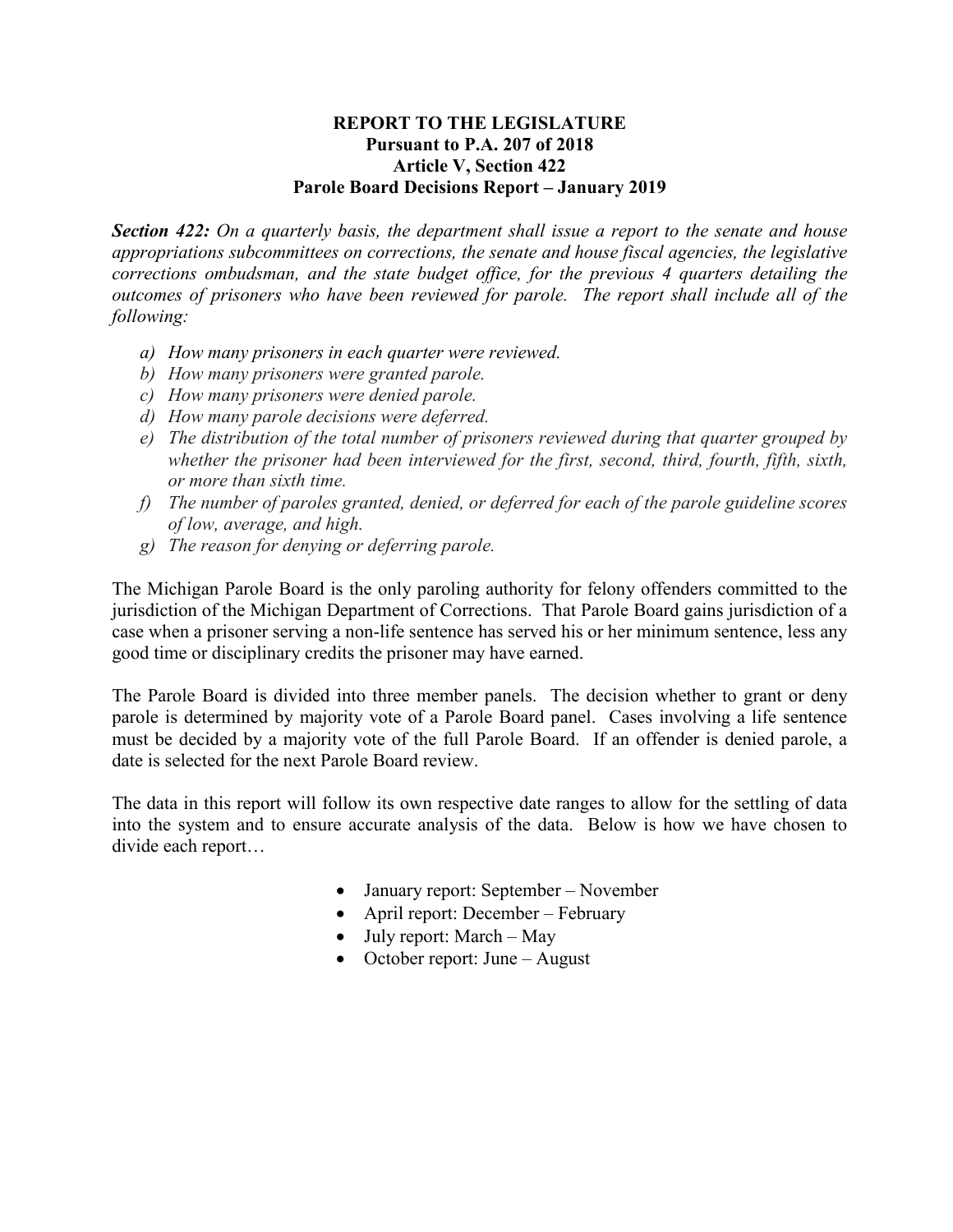Table 1 breaks down the total number of hearings that have been granted parole, denied parole and deferred. It also gives the distribution of the number of hearings grouped by whether the prisoners had been interviewed for the first, second, third, fourth, fifth, sixth or more than sixth time.

|                              |              |        |         |       | Table I – Hearing Number by Decision Type |     |     |           |        |
|------------------------------|--------------|--------|---------|-------|-------------------------------------------|-----|-----|-----------|--------|
|                              |              |        | Hearing |       |                                           |     |     |           |        |
|                              |              |        |         |       |                                           |     |     | More Than |        |
|                              |              | 1st    | 2nd     | 3rd   | 4th                                       | 5th | 6th | 6th       | Total  |
|                              | Grant        | 1,670  | 395     | 182   | 75                                        | 40  | 17  | 35        | 2,414  |
| Dec '17 -                    | Deny         | 313    | 202     | 120   | 59                                        | 36  | 30  | 55        | 815    |
| Feb '18                      | Defer        | 806    | 90      | 30    | 19                                        | 9   | 5   | 22        | 981    |
|                              | <b>Total</b> | 2,789  | 687     | 332   | 153                                       | 85  | 52  | 112       | 4,210  |
|                              | Grant        | 1,605  | 515     | 218   | 69                                        | 32  | 23  | 42        | 2,504  |
| Mar '18 -                    | Deny         | 381    | 273     | 127   | 72                                        | 55  | 22  | 59        | 989    |
| May '18                      | Defer        | 912    | 111     | 37    | 26                                        | 13  | 7   | 22        | 1,128  |
|                              | <b>Total</b> | 2,898  | 899     | 382   | 167                                       | 100 | 52  | 123       | 4,621  |
|                              | Grant        | 1,632  | 438     | 181   | 77                                        | 36  | 22  | 30        | 2,416  |
| Jun '18 -                    | Deny         | 381    | 296     | 135   | 72                                        | 46  | 25  | 58        | 1,013  |
| <b>Aug '18</b>               | Defer        | 854    | 95      | 37    | 31                                        | 19  | 10  | 31        | 1,077  |
|                              | <b>Total</b> | 2,867  | 829     | 353   | 180                                       | 101 | 57  | 119       | 4,506  |
| Sept '18 -<br><b>Nov</b> '18 | Grant        | 1,329  | 356     | 133   | 48                                        | 36  | 14  | 22        | 1,938  |
|                              | Deny         | 362    | 208     | 101   | 53                                        | 44  | 19  | 39        | 826    |
|                              | Defer        | 837    | 77      | 42    | 32                                        | 18  | 5   | 16        | 1,027  |
|                              | <b>Total</b> | 2,528  | 641     | 276   | 133                                       | 98  | 38  | 77        | 3,791  |
| Total                        | Grant        | 6,236  | 1,704   | 714   | 269                                       | 144 | 76  | 129       | 9,272  |
|                              | Deny         | 1,437  | 979     | 483   | 256                                       | 181 | 96  | 211       | 3,643  |
|                              | Defer        | 3,409  | 373     | 146   | 108                                       | 59  | 27  | 91        | 4,213  |
|                              | <b>Total</b> | 11,082 | 3,056   | 1,343 | 633                                       | 384 | 199 | 431       | 17,128 |

**Table 1 – Hearing Number by Decision Type**

The parole guidelines score is a numerical scoring system designed to assist in applying objective criteria to any decision made by the Parole Board. Information used in the calculation of the parole guideline score includes the prisoner's current offense, the prior criminal record, institutional conduct and program performance, age, mental health status and statistical risk.